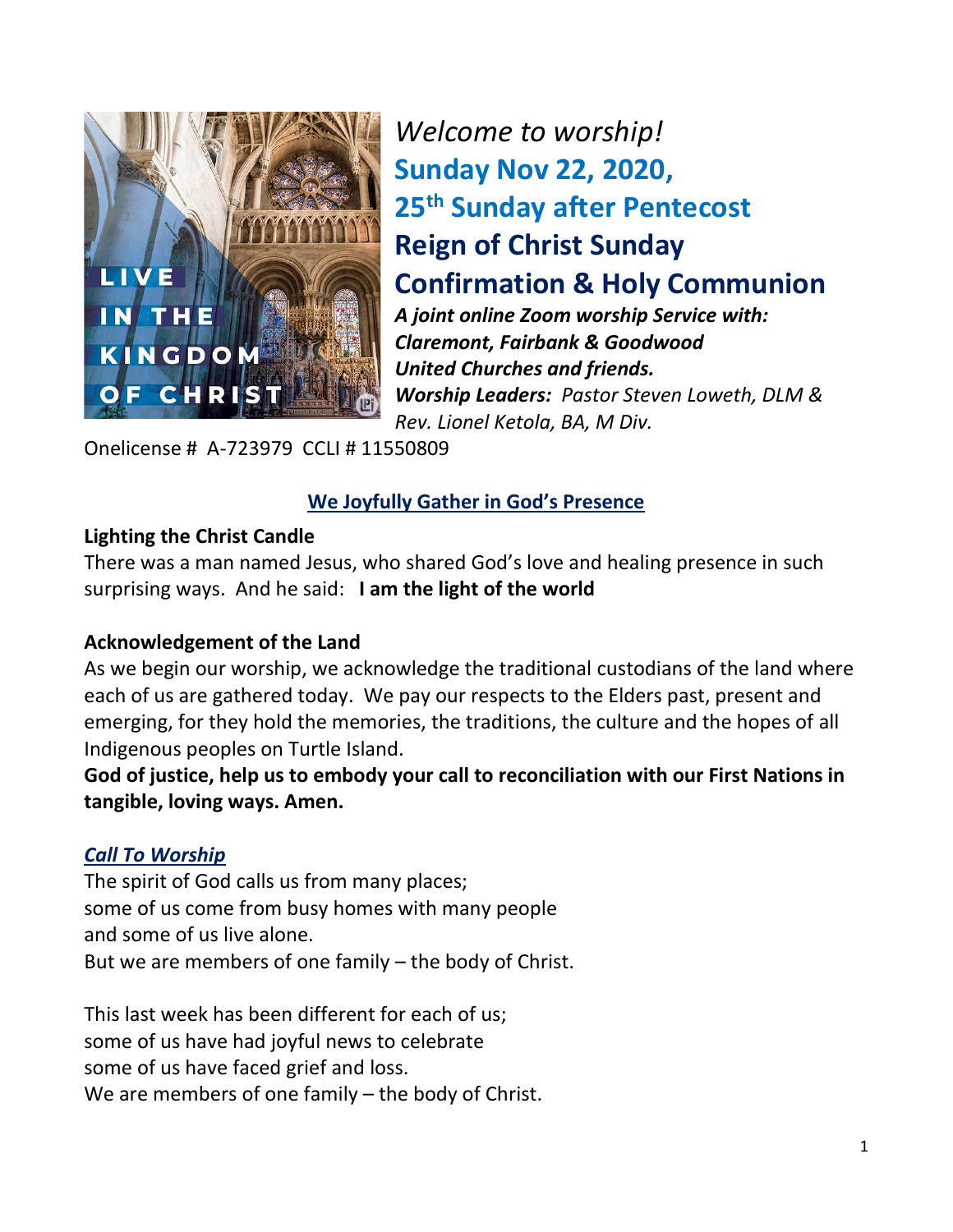This is why we all gather in Jesus' name seeking God's presence in our lives seeking God's presence through each other. Together we become one family – the body of Christ.

Let us worship together, as Christ's living and loving body.

**Opening Song: We Praise You O God VU # 218 VIDEO**  *Gabrielle Untermann & Jane Plewman* 

**Prayer of the Day God of vision, your Kingdom breaks in through our tangled webs of power and domination and ushers in a new day of hope. Grant that your creation, now divided by the power of sin, may be united under the gentle and healing reign of Jesus, your Anointed One, who orders all things in love, justice and peace. Amen.** 

## **We Open our Hearts to the Spirit's Voice**

One: Whether you take what is written in the Bible as fact, metaphor, myth or story, listen now to these words for the meaning they hold in your lives today.

**All: May the Spirit bless us with wisdom and wonder, as we ponder the meaning of these words in our lives.**

## **Ezekiel 34:11-24**

 $11$ For thus says the Lord God: I myself will search for my sheep, and will seek them out.  $12$ As shepherds seek out their flocks when they are among their scattered sheep, so I will seek out my sheep. I will rescue them from all the places to which they have been scattered on a day of clouds and thick darkness.  $13I$  will bring them out from the peoples and gather them from the countries, and will bring them into their own land; and I will feed them on the mountains of Israel, by the watercourses, and in all the inhabited parts of the land.  $^{14}$ I will feed them with good pasture,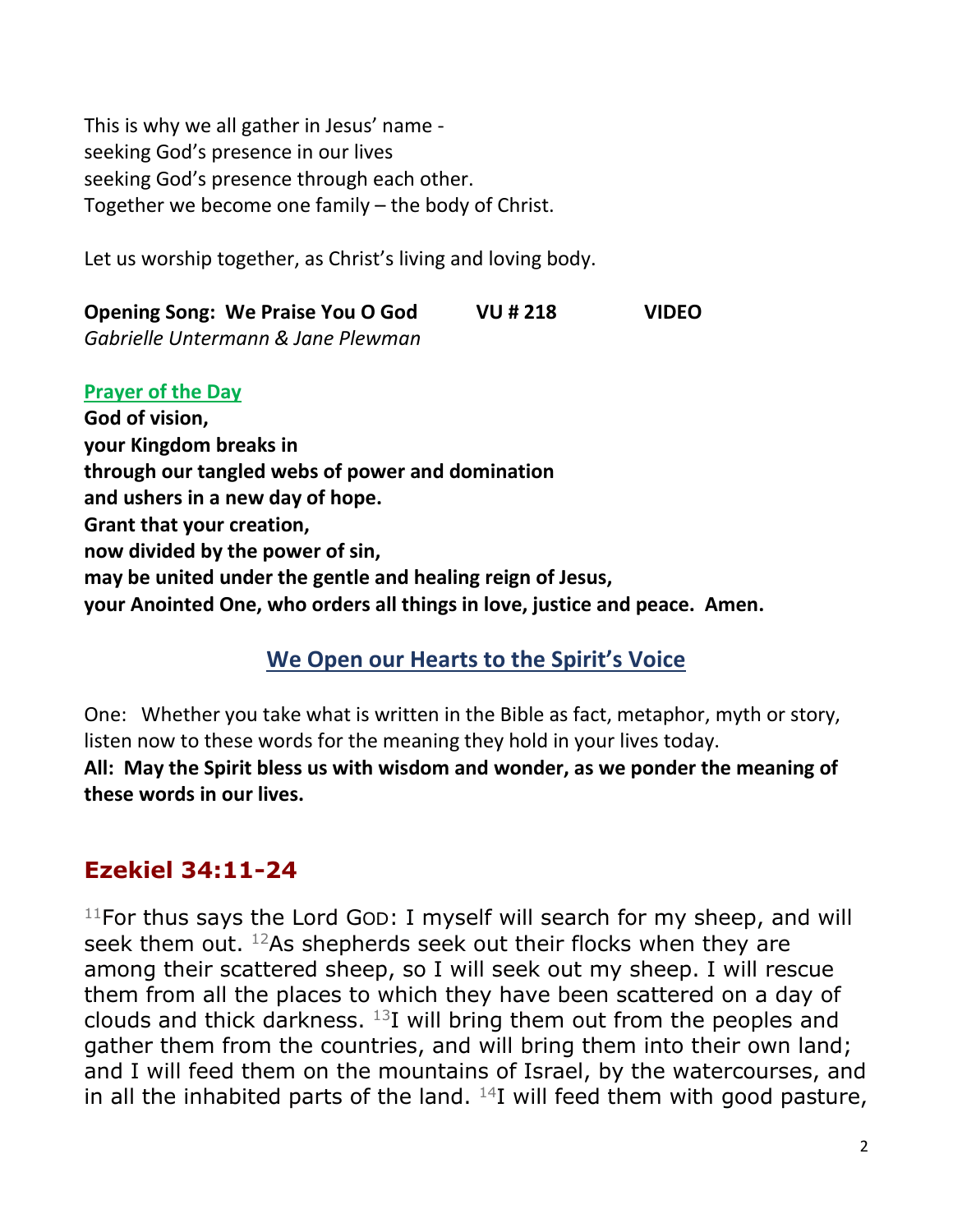and the mountain heights of Israel shall be their pasture; there they shall lie down in good grazing land, and they shall feed on rich pasture on the mountains of Israel. <sup>15</sup>I myself will be the shepherd of my sheep, and I will make them lie down, says the Lord Gop.  $^{16}$ I will seek the lost, and I will bring back the strayed, and I will bind up the injured, and I will strengthen the weak, but the fat and the strong I will destroy. I will feed them with justice.

<sup>20</sup>Therefore, thus says the Lord Gop to them: I myself will judge between the fat sheep and the lean sheep.  $21$  Because you pushed with flank and shoulder, and butted at all the weak animals with your horns until you scattered them far and wide,  $^{22}I$  will save my flock, and they shall no longer be ravaged; and I will judge between sheep and sheep.  $23I$  will set up over them one shepherd, my servant David, and he shall feed them: he shall feed them and be their shepherd. <sup>24</sup>And I, the LORD, will be their God, and my servant David shall be prince among them; I, the LORD, have spoken.

#### **Reflection: Pastor Steve**

|  | Song: VU # 211 | <b>Crown Him with Many Crowns</b> | <b>VIDEO</b> |
|--|----------------|-----------------------------------|--------------|
|--|----------------|-----------------------------------|--------------|

## **Matthew 25:31-46**

 $31$ "When the Son of Man comes in his glory, and all the angels with him, then he will sit on the throne of his glory.  $32$ All the nations will be gathered before him, and he will separate people one from another as a shepherd separates the sheep from the goats,  $33$  and he will put the sheep at his right hand and the goats at the left.  $34$ Then the king will say to those at his right hand, 'Come, you that are blessed by my Father, inherit the kingdom prepared for you from the foundation of the world;  $35$  for I was hungry and you gave me food, I was thirsty and you gave me something to drink, I was a stranger and you welcomed me,  $36I$  was naked and you gave me clothing, I was sick and you took care of me, I was in prison and you visited me.<sup> $\prime$  37</sup>Then the righteous will answer him, 'Lord, when was it that we saw you hungry and gave you food, or thirsty and gave you something to drink?  $38$ And when was it that we saw you a stranger and welcomed you, or naked and gave you clothing? <sup>39</sup>And when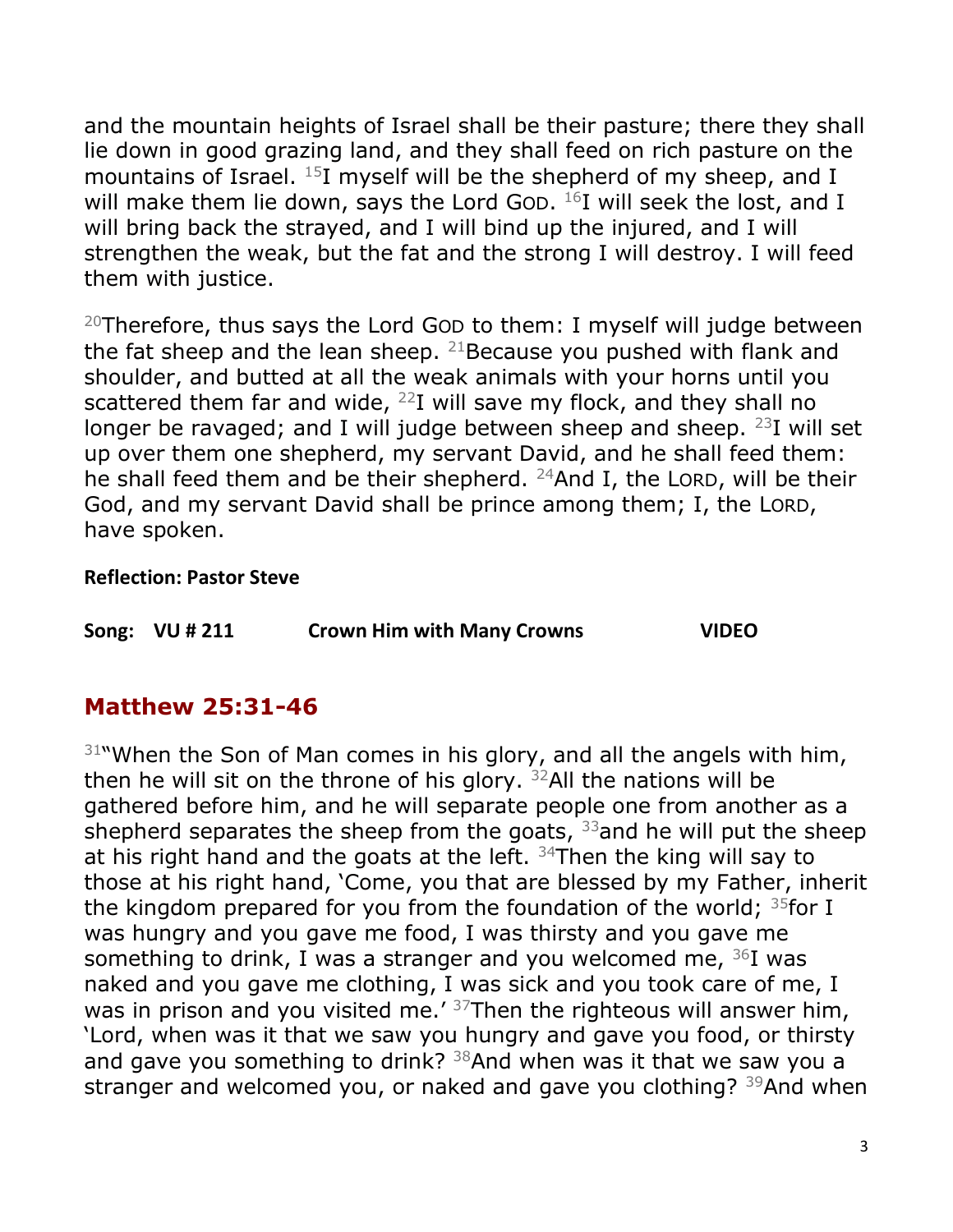was it that we saw you sick or in prison and visited you?' <sup>40</sup>And the king will answer them, 'Truly I tell you, just as you did it to one of the least of these who are members of my family, you did it to me.'

**Reflection: Rev. Lionel** 

**Song: Here I Am, Lord VU # 509 VIDEO** 

**Celebration of Confirmation** for Lilah Brandt & Heather Dawson

**Sung Response: Halle, Halle, Hallelujah! Led by Steve & Lionel** 

## **Invitation to the Offering:**

We are grateful for all of your continued support and gifts toward the ministries of our congregations. Let us pray:

## **Prayer of Dedication for the Gifts:**

**Loving God, as we prepare to gather around Jesus' table, may we hunger for justice and hunger for your Kingdom. Bless our gifts in the service of these yearnings. Amen.** 

## **Prayers of the People**

As we long for the fullness of Christ's reign to come among us, let us pray for the fresh outpouring of God's power on the church, the world, and all in need.

*A brief silence.* 

God of compassion, help us to hear your cry in the needs of those around us. Bless the social ministries of the church through which we feed the hungry, clothe the naked, care for the sick, and welcome the stranger, for by serving the least of these, we serve Jesus. God in your love, **Hear our prayer.** 

You cause life-giving rain to fall on the just and unjust alike. Guide us in our use of creation, so we can provide for the needs of all people in ways that are sustainable for the earth.

God in your love, **Hear our prayer.** 

Bring peace to every place where conflict rages. Heal the divisions among us, release us from systems of oppression and prejudice, and usher in your reign of love and reconciliation.

God in your love, **Hear our prayer.**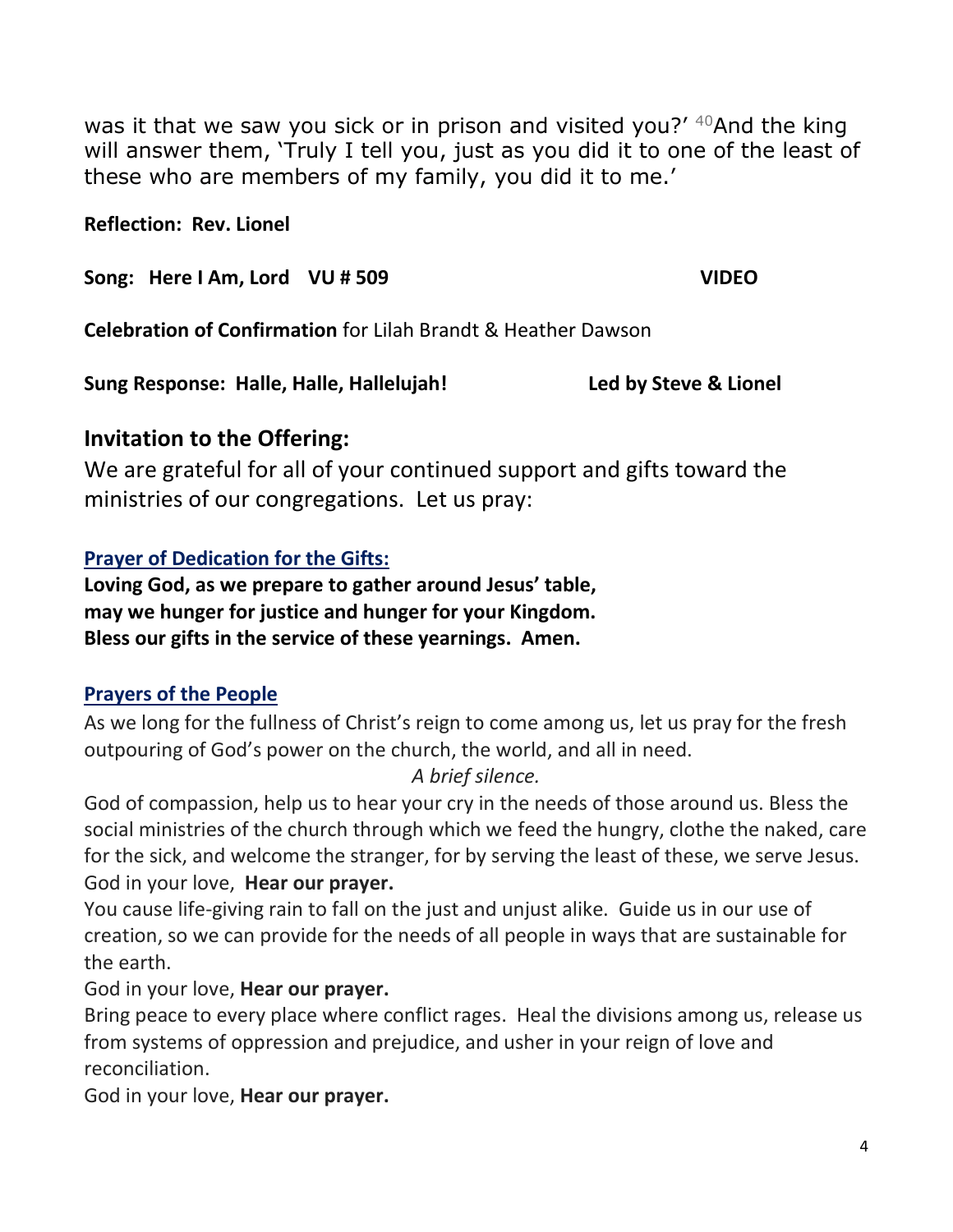May your blessings remain with Lilah and Emily who have been confirmed today. Journey with them, strengthen their faith and fill them with joy as they continue to follow Jesus as his disciples. God in your love, H**ear our prayer.** 

We lift up the prayers of our world and our communities at this time:

Into your hands, O God, we commend all for whom we pray, trusting in your love. We ask this through Jesus, our brother, who taught us to pray: **"God, our mother and Father in Heaven … Amen.** 

## **HOLY COMMUNION**

Blessed are you, Creator of the universe. In great love you sent to us Jesus, who reached out to heal the sick and suffering, who preached good news to the poor, and, who on the cross, opened his arms to all.

On the night that Jesus was betrayed …

Remembering Jesus' life and ministry, we proclaim the mystery of our faith: **Christ has died Christ is risen, Christ will come again.** 

Pour out your Holy Spirit on us, and on these gifts of bread and cup. Bless this feast. Grace our table with your presence. **Come Holy Spirit!** 

Reveal yourself to us in the breaking of the bread. Empower us to be the body of Christ for our world. Breathe new life into us. Send us forth, burning with justice, peace and love. **Come Holy Spirit!**  *At the breaking of the bread:*  The gifts of God for the people of God **Thanks be to God!** 

*We share the bread and cup together*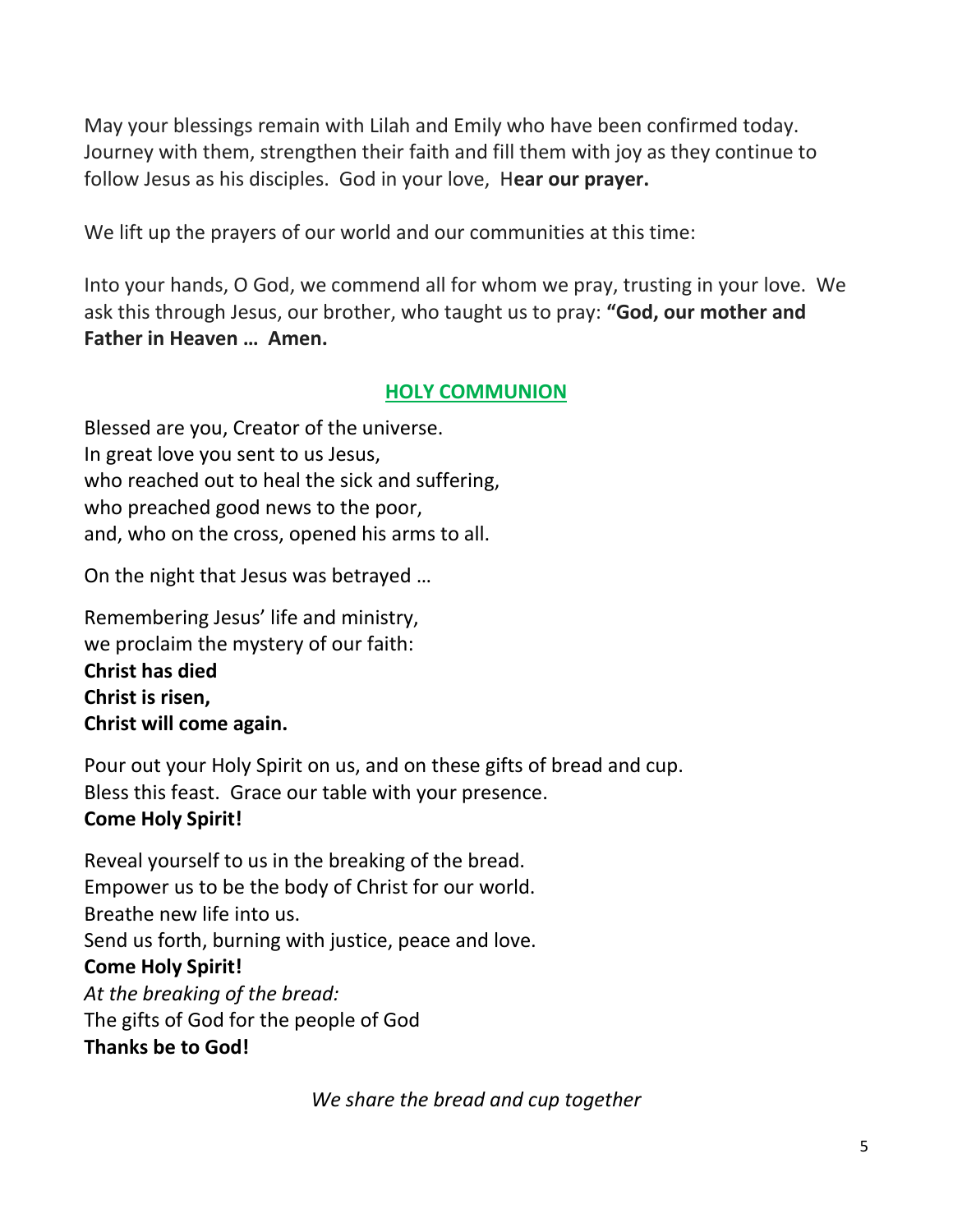Post-Communion Prayer **Loving God, you feed us with hope at your table of grace. Send us from this table to tables throughout the world, to love and serve in Jesus' name. Amen.** 

#### **We Go Forth to Serve our Neighbours**

#### **Blessing:**

Go forth with courage! Fall in love with living. Wrestle with the chaos, the joy, and the pain that's within you and within the world. Join in the dance of life. And may the blessing of God, Creator, Christ and Holy Spirit be with you now and always. Amen.

**Closing Song: MV # 138 My Love Colours Outside the Lines VIDEO** 

**Dismissal**  Go in peace! Serve the Lord! **Thanks be to God!**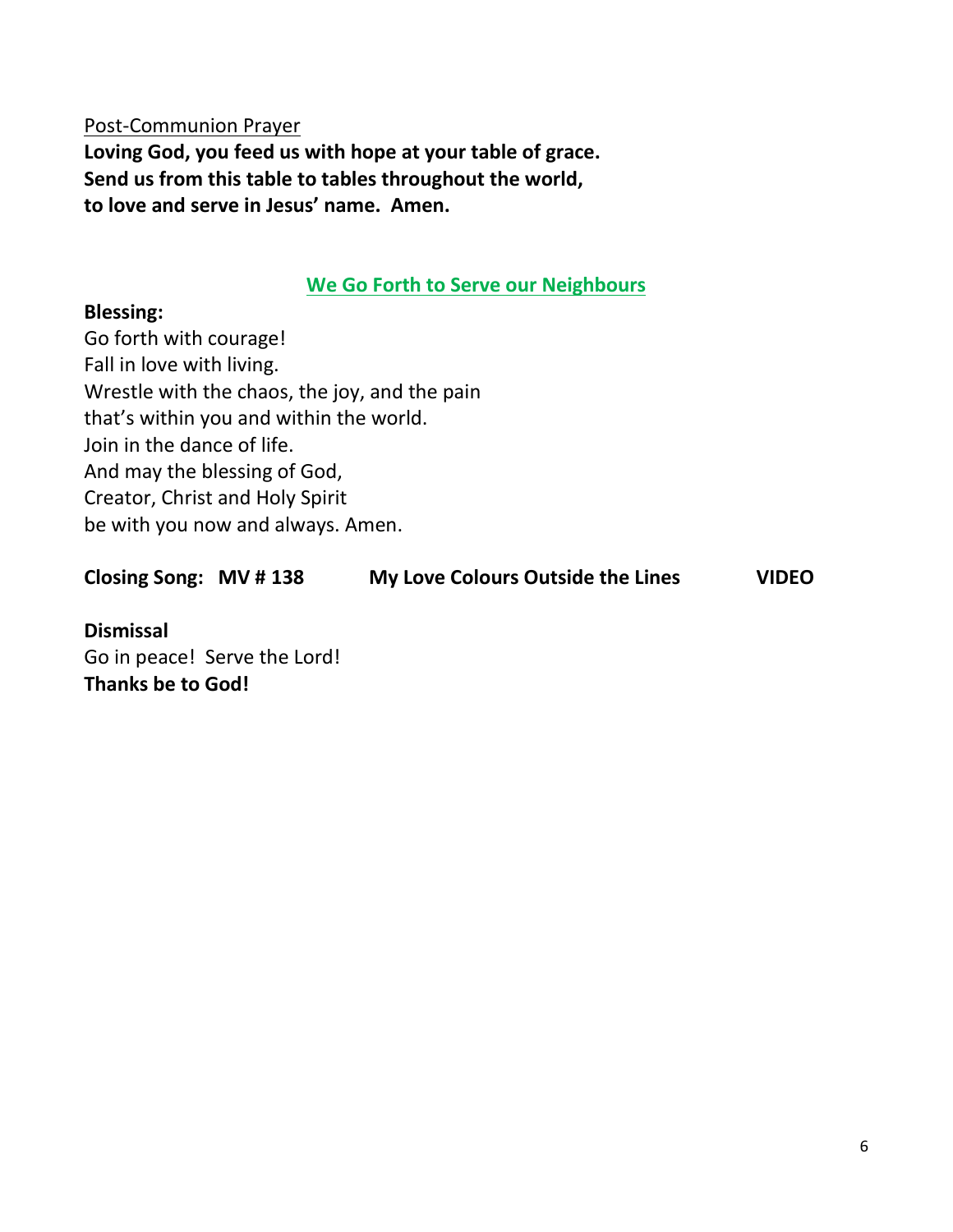

#### **Affirming Committee - Volunteers Needed!**

Exciting news! Both Goodwood United Church and Claremont United Churches have voted at their recent Board meetings to begin the process of **becoming an Affirming congregation**. An Affirming congregation is a congregation which intentionally, publicly and explicitly (PIE) welcomes, affirms and advocates for the full inclusion of GLBTQ people in church and in society, along with affirming and celebrating the diversity of all people including culture and ethnicity, ability, economic status, etc**. Both churches are seeking volunteers** to serve on their congregation's affirming committee.

• **For Goodwood United Church contact: Shirley Baster** 

• **For Claremont United Church contact: Debbie Andersen**  For more information see Affirm Canada's website at: <https://affirmunited.ause.ca/affirming-ministries-program/>



**Goodwood United Church: Online Community Check-in: Tuesdays at 10:00 AM, on Zoom.**  Once our check-in time has come to a conclusion, the group will proceed with our weekly Bible Study / "Conversations about Life", so feel free to join us for this as well.

**Claremont United Church: Wednesdays @ 12:00 noon - Join us for a Zoom "drop-in" meeting**  Everyone is invited to join us for these "Virtual Brock Café" Zoom gatherings to connect with our congregational community.

## **Joint BOOK STUDY GROUP for all 3 Churches: Join us on Friday mornings at 10:00 am:**

**"Indigenous Relations: Insights, Tips and Suggestions to make Reconciliation a Reality.** We begin this book by Bob Joseph this coming Friday November 27<sup>th</sup>. This group is open to all members of Claremont, Fairbank and Goodwood United Churches, and friends. So please order your copy of both books now! *You can join us at any part during the study – ALL are welcome.* 

#### **PAST WORSHIP SERVICES - are being uploaded to YouTube**

**We are now live streaming to our YouTube Channel. The service will also be available for watching later. Please use this link to visit the uploaded services site.**  [https://www.youtube.com/channel/UC1HPD2ai10bo-qbNaXvNVtw](about:blank)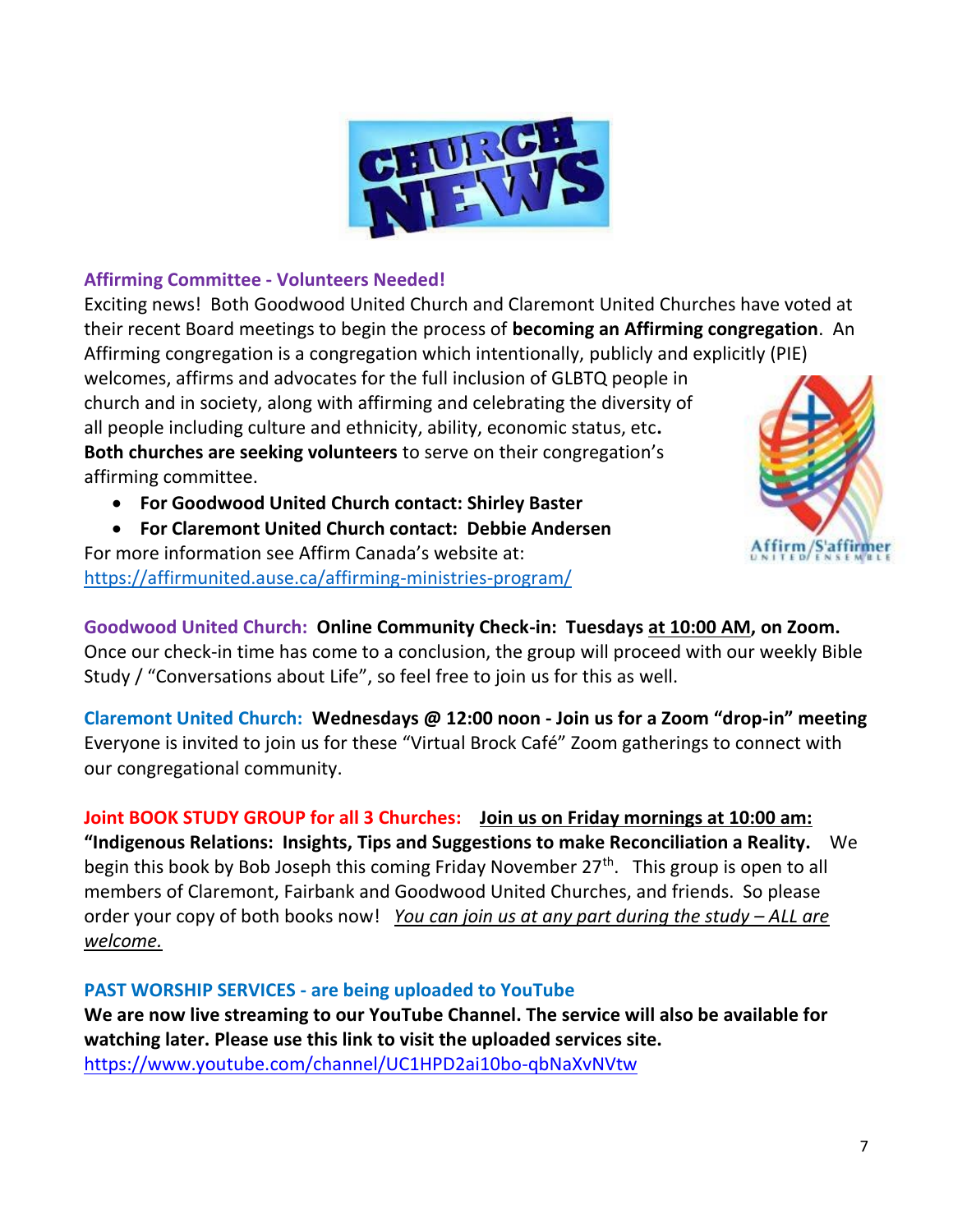#### **Next Sunday November 29th is the First Sunday of Advent!**

Prepare for Advent by making your own Advent wreath at home. See the attached sheet which explains how to build one. Included is a children's colouring page.

## **Continued Financial Support**

#### **for our Congregations**

Please prayerfully consider how you can continue to support your congregation's ongoing ministries during this time.

- Offerings can be **mailed to the church address** itself
- **PAR forms** (for pre-authorized debit) are available from your church treasurer
- You can send your offering by **E-TRANSFER** through your online banking. Here is where to send them:

#### For **Claremont United** send to**: treasurercuc@outlook.com** For **Goodwood United** send to: **[goodwooductreasurer@gmail.com](about:blank)** *Thank you for your continued support of our congregation's ministry.*

#### **Find us online! Check out our websites!**

Check out our church websites for **new updates** during this time, including Sunday devotions, and information about coping with stress during COVID-19. [www.claremontunitedchurch.com](about:blank) [www.goodwoodunitedchurch.com](about:blank)

**Find us on Facebook!**  [https://www.facebook.com/goodwoodunited](about:blank) [https://www.facebook.com/claremontunited](about:blank)

PLEASE SHARE THE POSTER BELOW!